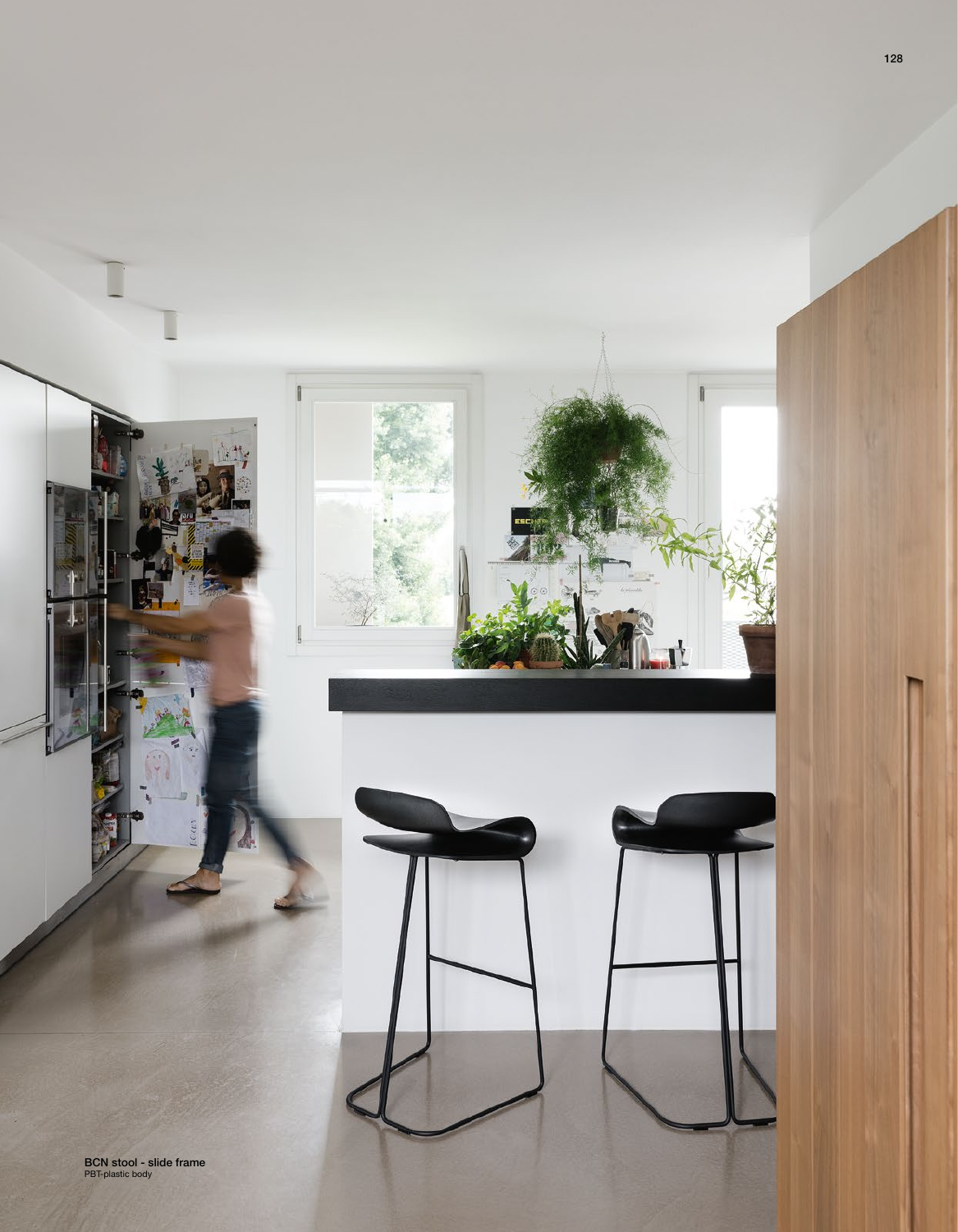## **BCN**



BCN stool Colour palette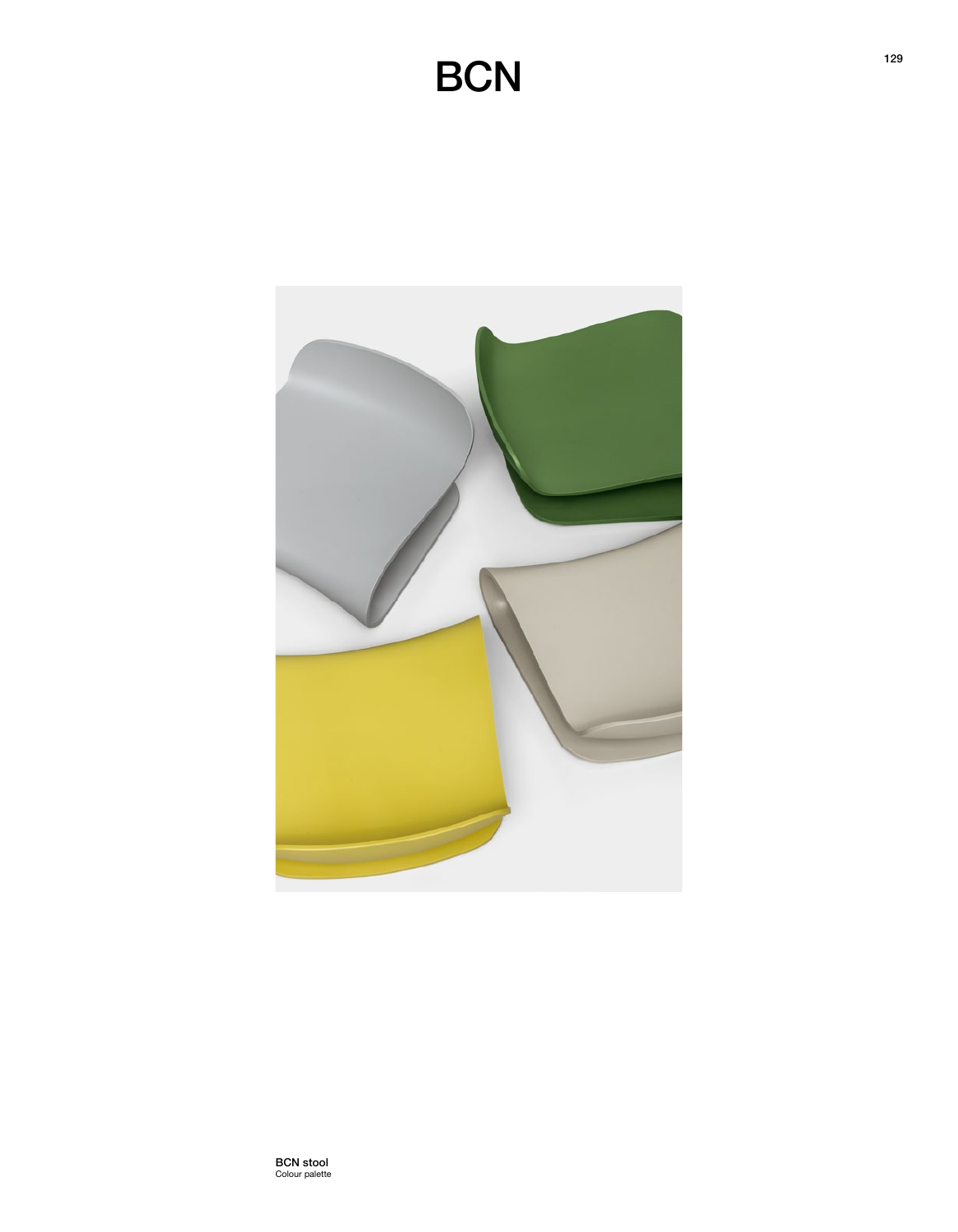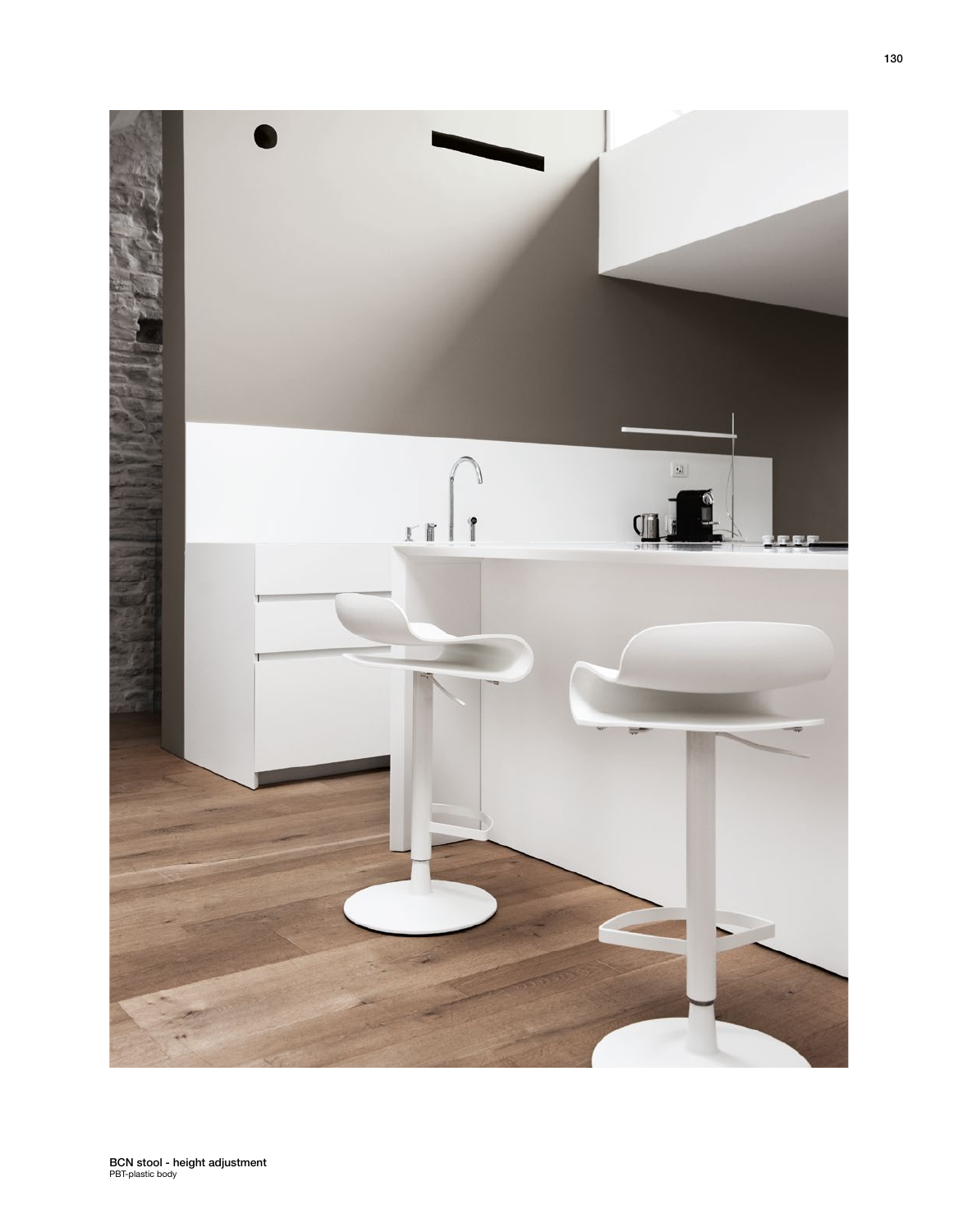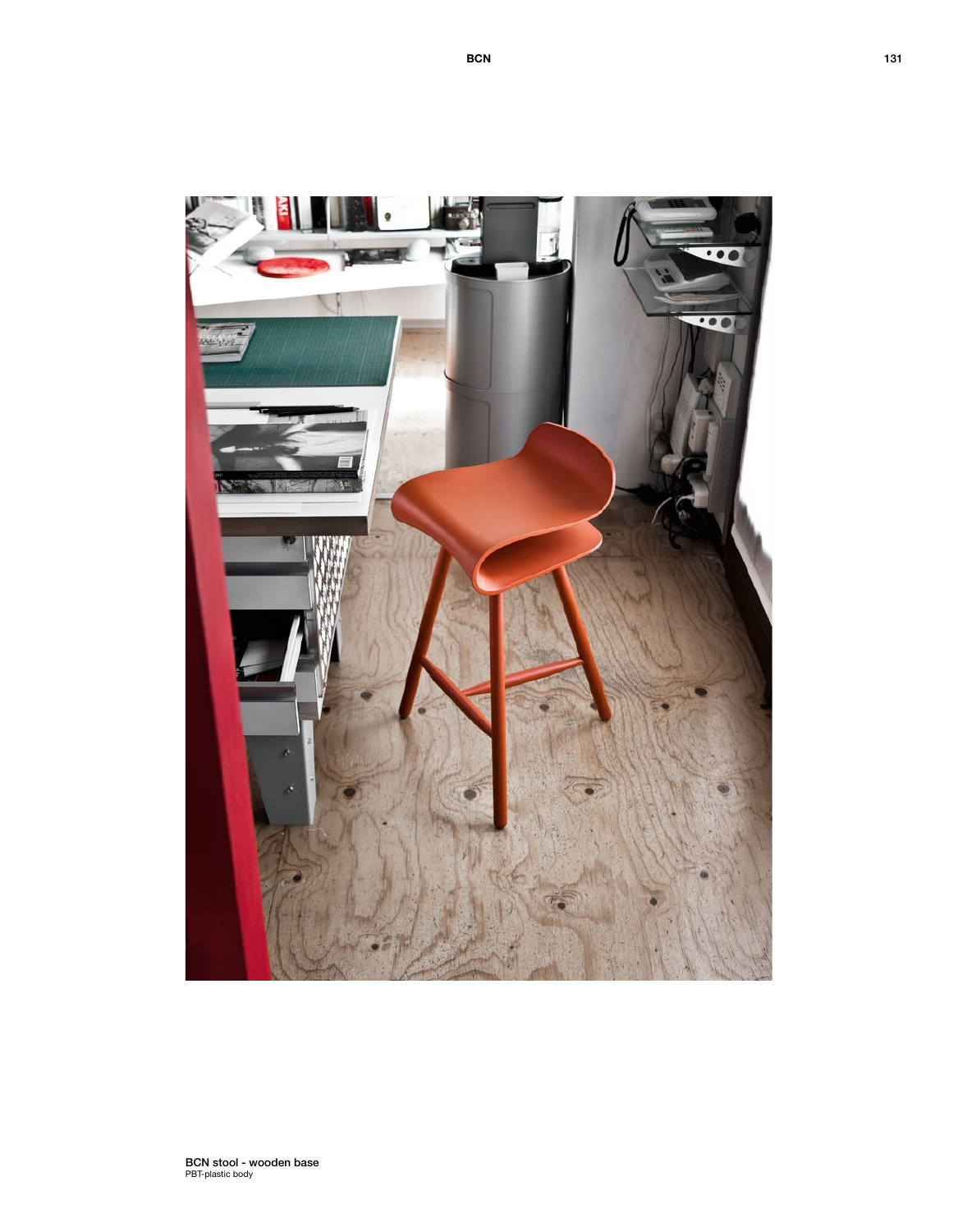



Wooden base